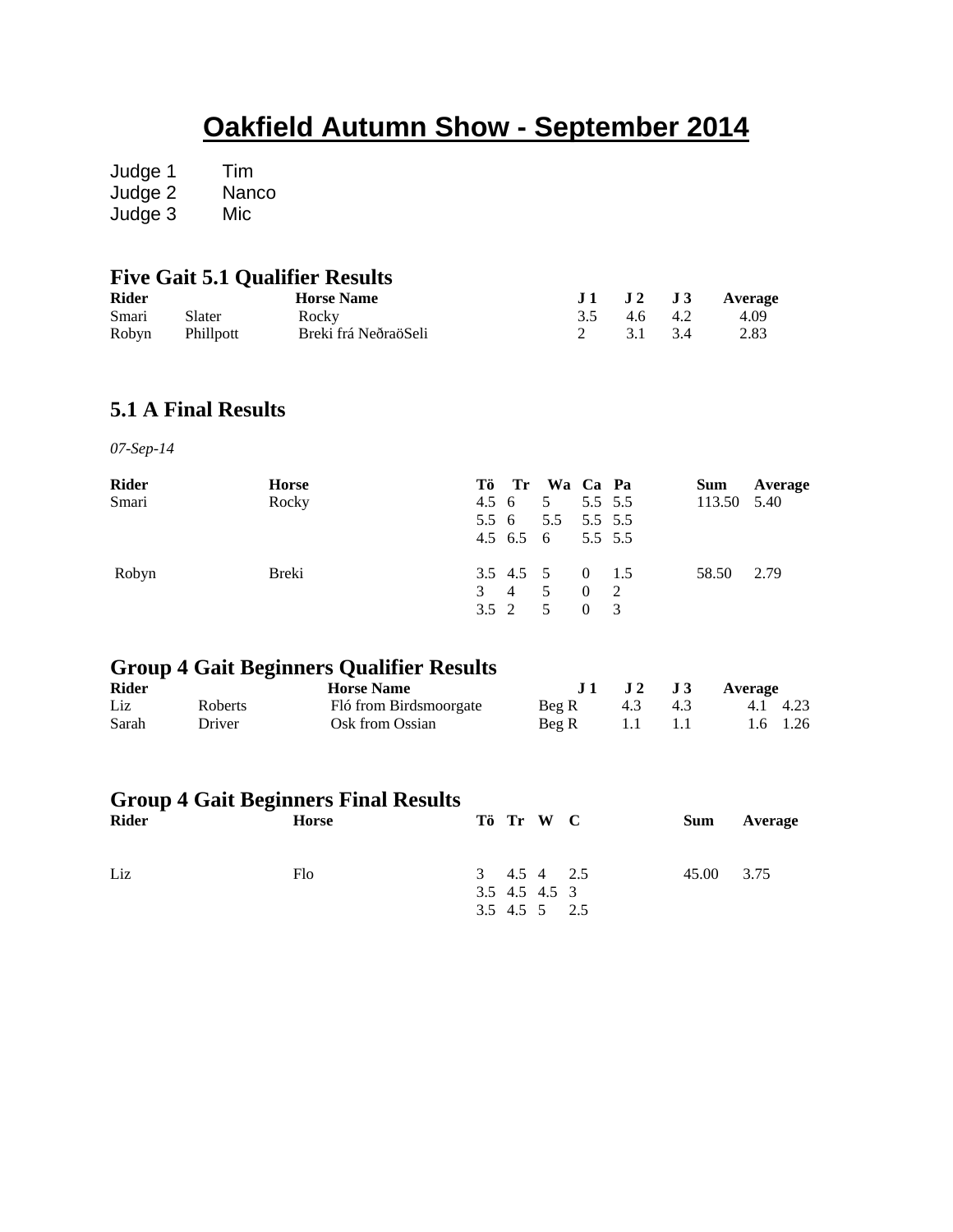# **Group 4 Gait Intermediate Qualifier Results**

| <b>Rider</b> |          | <b>Horse Name</b>          | .H          | $\bf{J}2$ | $\bf J3$ | Average |
|--------------|----------|----------------------------|-------------|-----------|----------|---------|
| Jemimah      | Adams    | Sokkull frá EfriöRaudalaek | Int L $5.4$ | 4.9       | 5.7      | 5.33    |
| Mandy        | Slater   | Stella                     | Int         |           | 5.4      | 5.13    |
| Jemimah      | Adams    | Dynjandi Frá ER            | Int R $4.8$ | 4.9       | 5.6      | 5.10    |
| Maike        | Ahlgrimm | Oskar                      | Int R $5.1$ | 4.8       | 5.4      | 5.10    |
| Smari        | Slater   | Lilja                      | 4.8<br>Int  | 5         | 5.1      | 4.96    |
| Helena       | Levett   | Bruni of Mill Lane         | Int R $5.1$ | 4.6       | 5.1      | 4.93    |

# **Group 4 Gait Intermediate Final Results**

| <b>Rider</b> | <b>Horse</b> |                | Tö Tr W         |                | $\mathbf C$    | Sum   | Average |
|--------------|--------------|----------------|-----------------|----------------|----------------|-------|---------|
| Mandy        | Stella       |                |                 | 5.5 5.5 5 5    |                | 66.50 | 5.54    |
|              |              | 6              |                 | 5.5 5.5 5.5    |                |       |         |
|              |              | 6              |                 | 5.5 6          | 5.5            |       |         |
| Jemimah      | Stokkull     | 5 <sup>5</sup> | $5.5\;6$        |                | 5.5            | 64.00 | 5.33    |
|              |              |                | 4.5 5           |                | 5 5.5          |       |         |
|              |              | 5 <sup>1</sup> | $5\overline{)}$ | 5.5 6.5        |                |       |         |
| Helena       | <b>Bruni</b> | 5              | 5               | $6.5\ 5$       |                | 62.00 | 5.17    |
|              |              | 5              | 5               |                | $5 \t 5.5$     |       |         |
|              |              | $4.5 \quad 5$  |                 | 5 <sup>5</sup> | 5.5            |       |         |
| Smari        | Lilja        | 6              |                 | 4.5 4.5 5      |                | 60.00 | 5.00    |
|              |              |                |                 | 5.5 5 4.5 4.5  |                |       |         |
|              |              |                | 5.5 5           | $5\quad 5$     |                |       |         |
| Maike        | Oskar        |                |                 | 4.5 4.5 5 5.5  |                | 58.00 | 4.83    |
|              |              | 5              |                 | 4.5 4.5 5      |                |       |         |
|              |              | 5              | $4.5 \quad 5$   |                | $\overline{5}$ |       |         |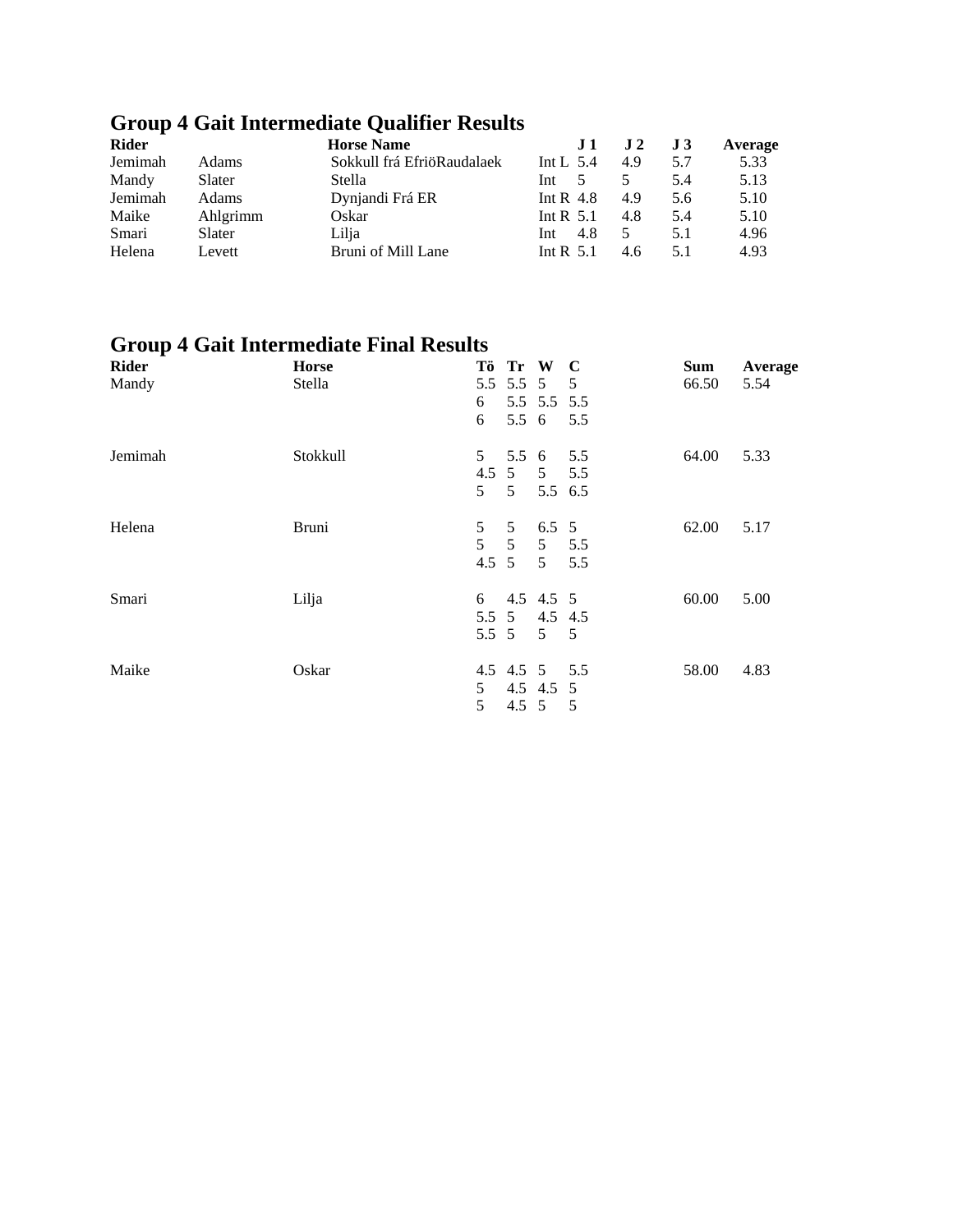# **Four Gait 4.1 Qualifier Results**

| <b>Rider</b> |            | <b>Horse Name</b>       |     | J <sub>2</sub> | J3  | Average |
|--------------|------------|-------------------------|-----|----------------|-----|---------|
| Sandy        | Carson     | <b>Herkules</b>         |     | h              | 6.3 | 6.10    |
| Torben       | Rees       | Pipar frá Fölskvi       | 5.4 | 5.1            | 5.8 | 5.43    |
| Janice       | Hutchinson | Reynir from Siamber Wen | 5.5 | 5.2            | 5.6 | 5.43    |
| Mandy        | Slater     | Dinni                   | 5.7 | 5.1            | 5.2 | 5.33    |
| Freija       | Glansdorp  | Ljóri frá EfriöRauðalæk | 4.6 | 4.5            | 4.9 | 4.66    |
| Phillipa     | Pringle    | Stokkull from Sykehouse | 3.9 | 2.7            | 3.5 | 3.36    |

### **4.1 A Final Results**

| <b>Rider</b> | <b>Horse</b> | WT Tr Wa Ca FT |                |                 |                   |       | Sum        | Average |
|--------------|--------------|----------------|----------------|-----------------|-------------------|-------|------------|---------|
| Sandy        | Herkules     | 6              | 6              | 6               |                   | 6 6.5 | 92.00      | 6.13    |
|              |              | 5              | 6              | $\tau$          | 6.5 7             |       |            |         |
|              |              | 6              | 4.5 7          |                 | 6.5 6             |       |            |         |
| Freija       | Ljori        | 5.5 6          |                | 6               | 5 6               |       | 86.00 5.73 |         |
|              |              | $5.5\quad 6$   |                | 6               | 3.5 6.5           |       |            |         |
|              |              | 6              | 6              | 6               | 6                 | - 6   |            |         |
| Torben       | Pipar        | 5              |                | 5.5 5 5         |                   | 6     | 82.50 5.50 |         |
|              |              | 5 <sup>1</sup> |                | 5.5 5.5 6       |                   | 6     |            |         |
|              |              |                |                | 5.5 5.5 5 6     |                   | - 6   |            |         |
| Janice       | Reynir       | 5              |                | $6$ 5.5 6 5     |                   |       | 82.00 5.47 |         |
|              |              | 5 <sup>5</sup> |                | 5.5 5.5 5.5 5.5 |                   |       |            |         |
|              |              |                |                | 5.5 5.5 5.5 6 5 |                   |       |            |         |
| Mandy        | Dinni        |                |                | 5.5 5.5 5 6.5 6 |                   |       | 79.00 5.27 |         |
|              |              | 5 <sup>5</sup> |                | 5.5 5.5 6 4     |                   |       |            |         |
|              |              | 5              | $\overline{4}$ |                 | 5 6               | 4.5   |            |         |
| Phillipa     | Stokkull     | 5 <sup>5</sup> | 5              |                 | $5\quad 5\quad 5$ |       | 76.00 5.07 |         |
|              |              |                | $4.5 \t5$      |                 | 5.5 5.5 5.5       |       |            |         |
|              |              | 5              | $\overline{4}$ |                 | 5.5 5.5 5         |       |            |         |
|              |              |                |                |                 |                   |       |            |         |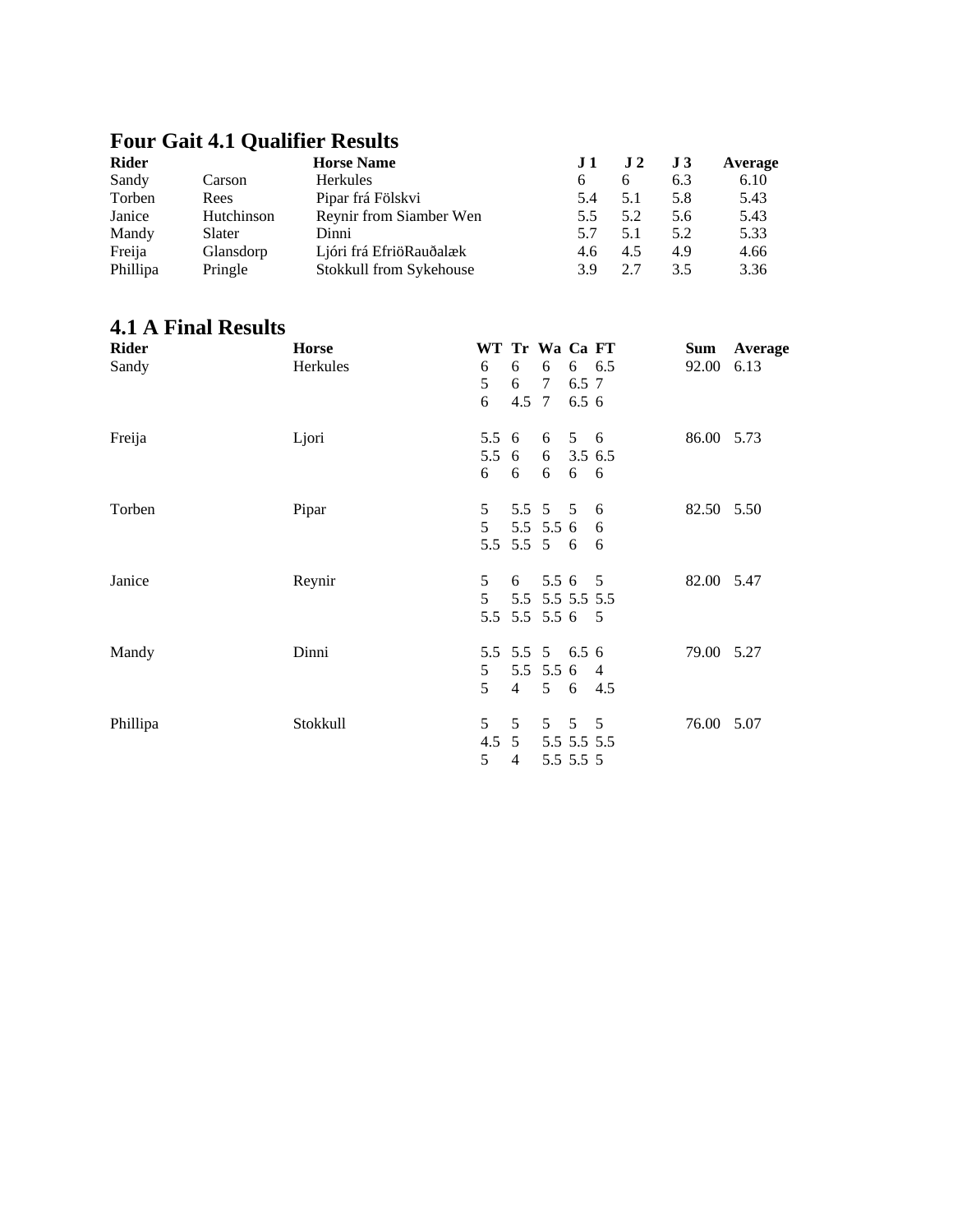### **Tölt T2/4 Qualifier Results**

| <b>Rider</b> |        | <b>Horse Name</b> |        | $J_1 + 2$ consensus |
|--------------|--------|-------------------|--------|---------------------|
| Sandy        | Carson | Oðinn             | Single | 5.9                 |
| Mic          | Rushen | Keila             | Group  | 3.8                 |
| Smari        | Slater | Rocky             | Single | 3.8                 |
| <b>Nick</b>  | Foot   | <b>Brynia</b>     | Right  | 3.3                 |

### **T2 A Final Results**

| <b>Rider</b> | <b>Horse</b> |   | F S L                    | <b>Sum</b> | Average |
|--------------|--------------|---|--------------------------|------------|---------|
| Sandy        | Odinn        |   | 5 5.5 6.5<br>6 5.5 6     | 47.00      | 5.88    |
| Smari        | Rocky        |   | 5.5 5.5 5<br>5.5 5.5 5.5 | 43.00      | 5.38    |
| Mic          | Keila        | 5 | 5 5 5<br>4.5 5.5         | 40.50 5.06 |         |

### **Beginners Tölt Results**

| <b>Rider</b>      |                | <b>Horse Name</b>      | $J1$ $J2$ $J3$ |               |          | Average |
|-------------------|----------------|------------------------|----------------|---------------|----------|---------|
| Catherine Holland |                | Svipur                 | 4.8            | 4.5           | 5.3      | 4.86    |
| Helena            | Levett         | Bruni of Mill Lane     | 43             | 4             | 47       | 4.33    |
| Oskar             | Slater         | Dinni                  | 4.3            | $\Delta$      | $\Delta$ | 4.10    |
| Liz               | <b>Roberts</b> | Fló from Birdsmoorgate | 37             | $\mathcal{R}$ | 3.3      | 3.33    |

# **Beginners Tölt A Final Results**

| <b>Rider</b> | <b>Horse</b> | S              | $\mathbf{E}$    | Sum        | Average |
|--------------|--------------|----------------|-----------------|------------|---------|
| Helena       | <b>Bruni</b> | 5              | 4.5             | 29.50 4.92 |         |
|              |              | 5 <sup>5</sup> | 5.5             |            |         |
|              |              | $4.5 \quad 5$  |                 |            |         |
| Catherine    | Sveipur      | 5 <sup>5</sup> | $5\overline{)}$ | 28.50 4.75 |         |
|              |              | $\overline{4}$ | 4.5             |            |         |
|              |              | 5              | 5               |            |         |
| Oskar        | Dinni        | $3.5 \quad 4$  |                 | 25.50 4.25 |         |
|              |              | $4.5$ $4.5$    |                 |            |         |
|              |              | $4.5$ $4.5$    |                 |            |         |
| Liz          | Flo          | $\overline{4}$ | $\overline{4}$  | 24.50      | 4.08    |
|              |              | $\overline{4}$ | 4.5             |            |         |
|              |              | $\overline{4}$ | 4               |            |         |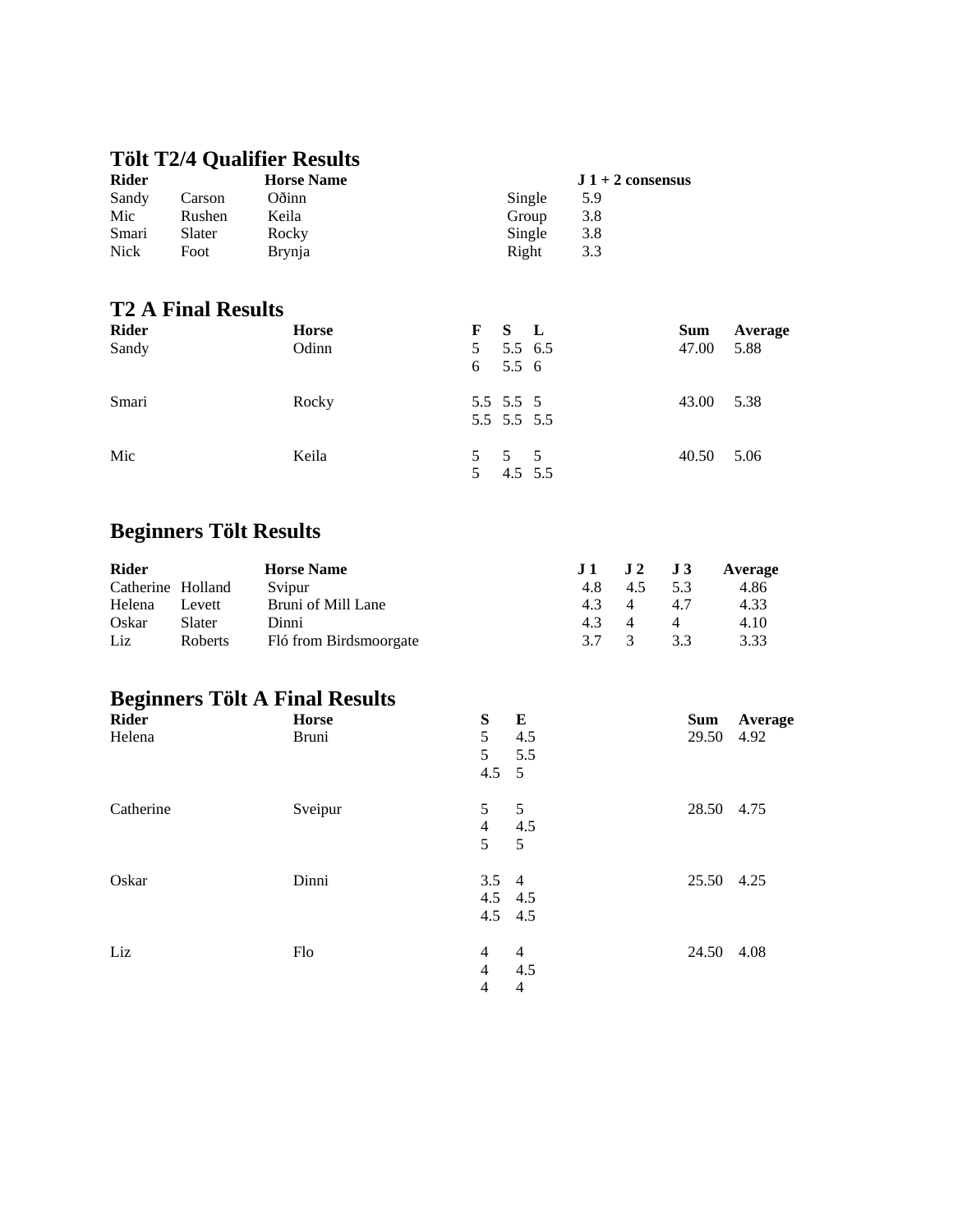# **Intermediate Tölt Qualifier Results**

| <b>Rider</b> |            | <b>Horse Name</b>       | .I 1 | $\bf J$ 2 | J <sub>3</sub> | Average |
|--------------|------------|-------------------------|------|-----------|----------------|---------|
| Mandy        | Slater     | Stella                  | 5.5  | 5.8       | 6              | 5.76    |
| Janice       | Hutchinson | Reynir from Siamber Wen | 5.3  | 4.8       | 4.8            | 4.96    |
| Smari        | Slater     | Lilja                   |      | 4.8       | 5              | 4.93    |
| Jan          | Payne      | Glódis from Solva       | 4.5  | 4.8       | 5.3            | 4.86    |
| Phillipa     | Pringle    | Stokkull from Sykehouse | 5.2  | 3.8       | 5.3            | 4.76    |
| Maike        | Ahlgrimm   | Oskar                   | 4.5  | 4.5       | 4.8            | 4.60    |
| Robyn        | Phillpott  | Breki frá NeðraöSeli    | 4.5  | 3.5       | 4              | 4.00    |

# **Intermediate Group Tölt Final Results**

| <b>Rider</b> | <b>Horse</b> | S<br>${\bf E}$                   | <b>Sum</b> | Average |
|--------------|--------------|----------------------------------|------------|---------|
| Mandy        | Stella       | 6<br>6                           | 36.00      | 6.00    |
|              |              | 5.5<br>- 6                       |            |         |
|              |              | 6.5<br>6                         |            |         |
| Smari        | Lilja        | 6<br>5                           | 32.00 5.33 |         |
|              |              | 5.5 5.5                          |            |         |
|              |              | 5.5 4.5                          |            |         |
| Phillipa     | Stokkull     | 5 <sup>5</sup><br>4.5            | 31.50 5.25 |         |
|              |              | 5 <sup>5</sup><br>5.5            |            |         |
|              |              | 5.5<br>6                         |            |         |
| Janice       | Reynir       | $5.5\ 5$                         | 28.50 4.75 |         |
|              |              | 5<br>$\overline{4}$              |            |         |
|              |              | 5<br>$\overline{4}$              |            |         |
| Maike        | Oskar        | $\mathfrak{S}$<br>$\mathfrak{Z}$ | 28.00 4.67 |         |
|              |              | 5                                |            |         |
|              |              | $\frac{5}{5}$<br>$\overline{5}$  |            |         |
| Jan          | Glodis       |                                  | 25.50 4.25 |         |
|              |              | $4.5 \quad 3$                    |            |         |
|              |              | 4.5 4.5                          |            |         |
|              |              | 4.5 4.5                          |            |         |